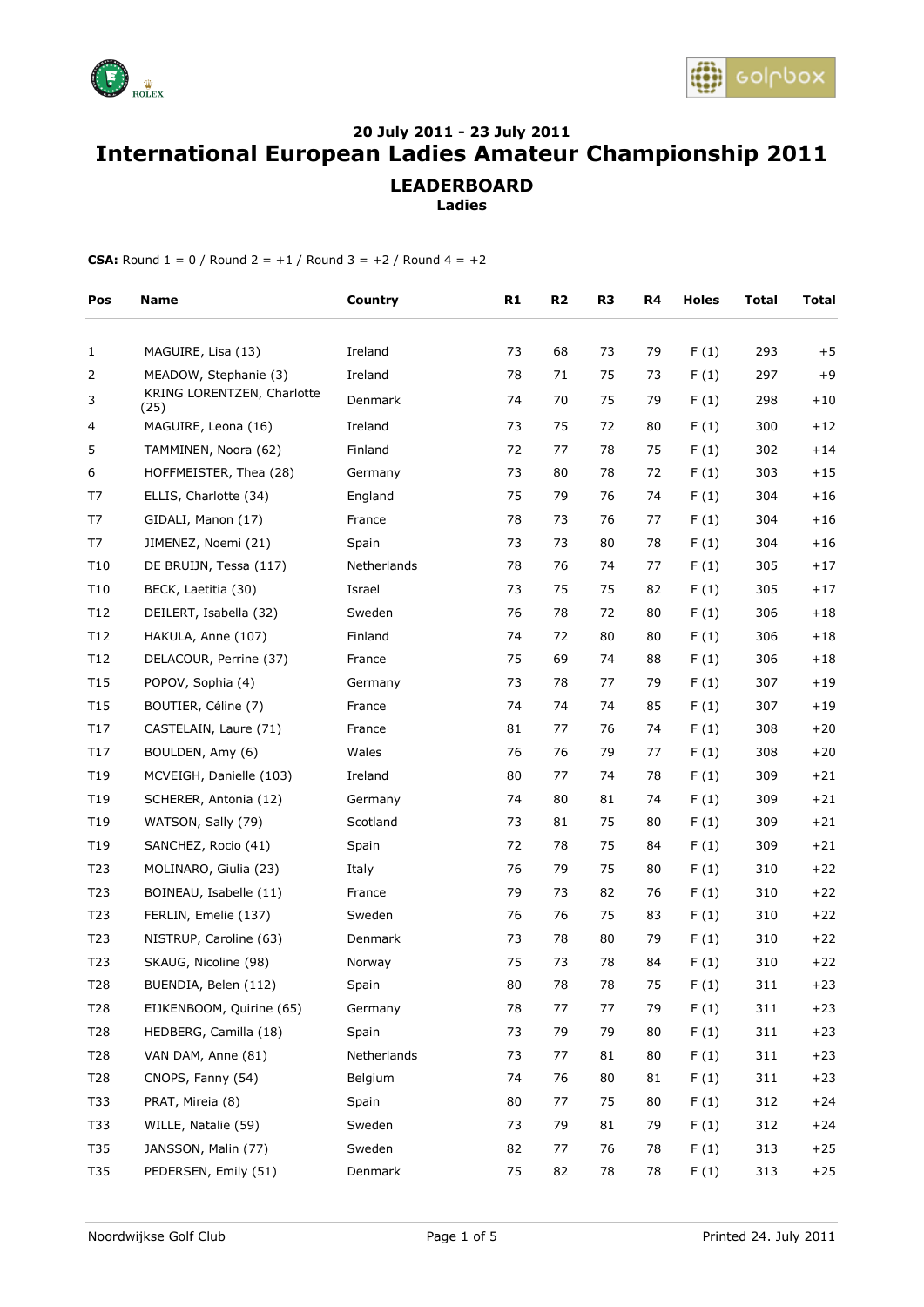

## **20 July 2011 - 23 July 2011 International European Ladies Amateur Championship 2011 LEADERBOARD Ladies**

| Pos  | Name                                 | Country        | R1 | R <sub>2</sub> | R <sub>3</sub> | R4 | Holes | Total | Total |
|------|--------------------------------------|----------------|----|----------------|----------------|----|-------|-------|-------|
| T35  | METIVIER, Jeanne (122)               | France         | 74 | 82             | 77             | 80 | F(1)  | 313   | $+25$ |
| T35  | VAN BAARLE, Joelle (121)             | Belgium        | 74 | 78             | 79             | 82 | F(1)  | 313   | $+25$ |
| T35  | FINNE-IPSEN, Julie (72)              | Denmark        | 78 | 73             | 75             | 87 | F(1)  | 313   | $+25$ |
| 40   | MOLLÉ, Manon (57)                    | France         | 72 | 77             | 81             | 84 | F(1)  | 314   | $+26$ |
| T41  | LUNDSTROM, Emelie (70)               | Sweden         | 78 | 80             | 76             | 81 | F(1)  | 315   | $+27$ |
| T41  | LAMPERT, Karolin (9)                 | Germany        | 77 | 80             | 74             | 84 | F(1)  | 315   | $+27$ |
| T41  | VLCKOVA, Karolina (26)               | Czech Republic | 79 | 78             | 73             | 85 | F(1)  | 315   | $+27$ |
| T41  | MÜHL, Nina (33)                      | Austria        | 76 | 79             | 78             | 82 | F(1)  | 315   | $+27$ |
| T41  | NUUTINEN, Sanna (88)                 | Finland        | 76 | 78             | 76             | 85 | F(1)  | 315   | $+27$ |
| T46  | RÖSSLER, Nicola (55)                 | Germany        | 79 | 77             | 79             | 81 | F(1)  | 316   | $+28$ |
| T46  | SILVA, Marta (5)                     | Spain          | 71 | 80             | 79             | 86 | F(1)  | 316   | $+28$ |
| T48  | AUBERT, Shannon (24)                 | France         | 78 | 77             | 81             | 81 | F(1)  | 317   | $+29$ |
| T48  | HOLMQVIST, Daniela (49)              | Sweden         | 78 | 75             | 78             | 86 | F(1)  | 317   | $+29$ |
| T48  | MACDONALD, Kelsey (14)               | Scotland       | 79 | 71             | 84             | 83 | F(1)  | 317   | $+29$ |
| T51  | HARRIES, Becky (82)                  | Wales          | 79 | 78             | 80             | 81 | F(1)  | 318   | $+30$ |
| T51  | HAMMAR, Anjelika (83)                | Sweden         | 78 | 78             | 78             | 84 | F(1)  | 318   | $+30$ |
| T51  | URCHEGUI, Ane (126)                  | Spain          | 75 | 77             | 83             | 83 | F(1)  | 318   | $+30$ |
| 54   | DAMERAU, Cylia (114)                 | Switzerland    | 76 | 80             | 80             | 83 | F(1)  | 319   | $+31$ |
| 55   | EIKENAAR, Myrte (58)                 | Netherlands    | 76 | 73             | 81             | 90 | F(1)  | 320   | $+32$ |
| T56  | ROELLER, Roberta (60)                | Germany        | 80 | 83             | 73             | 85 | F(1)  | 321   | $+33$ |
| T56  | PUGA, Teresa (27)                    | Spain          | 76 | 78             | 82             | 85 | F(1)  | 321   | $+33$ |
| 58   | HALBIG, Pia (1)                      | Germany        | 81 | 80             | 76             | 85 | F(1)  | 322   | $+34$ |
| 59   | PENTTILÄ, Emily (78)                 | Finland        | 75 | 80             | 82             | 86 | F(1)  | 323   | $+35$ |
| 60   | FERRERO, Eugenia (47)                | Italy          | 78 | 77             | 81             | 89 | F(1)  | 325   | $+37$ |
| 61   | NIEDBALLA, Jana (108)                | Germany        | 81 | 75             | 81             | 93 | F(1)  | 330   | $+42$ |
| MC   | LEURQUIN, Chloé (15)                 | Belgium        | 82 | 75             | 81             |    |       | 238   | $+22$ |
| MC   | BROCH LARSEN, Nicole (31)            | Denmark        | 80 | 80             | 78             |    |       | 238   | $+22$ |
| $MC$ | FABRIZIO, Bianca (42)                | Italy          | 80 | 79             | 79             |    |       | 238   | $+22$ |
| МC   | KOERSTZ MADSEN, Nanna (53)           | Denmark        | 74 | 89             | 75             |    |       | 238   | $+22$ |
| МC   | FRYDENBERG DAFFINRUD, Tonje<br>(67)  | Norway         | 74 | 82             | 82             |    |       | 238   | $+22$ |
| МC   | GATEAU CHOVELON, Louise (113) France |                | 73 | 82             | 83             |    |       | 238   | $+22$ |
| МC   | KRÄMER, Anna-Lena (74)               | Germany        | 80 | 78             | 81             |    |       | 239   | $+23$ |
| МC   | STRÄNG, Amanda (100)                 | Sweden         | 74 | 80             | 85             |    |       | 239   | $+23$ |
| МC   | DOMELA NIEUWENHUIS, Ileen<br>(75)    | Netherlands    | 80 | 77             | 83             |    |       | 240   | $+24$ |
| MC   | KIRCHMAYR, Stephanie (97)            | Germany        | 79 | 81             | 80             |    |       | 240   | $+24$ |
| MC   | NIELSEN, Daisy (68)                  | Denmark        | 78 | 83             | 79             |    |       | 240   | $+24$ |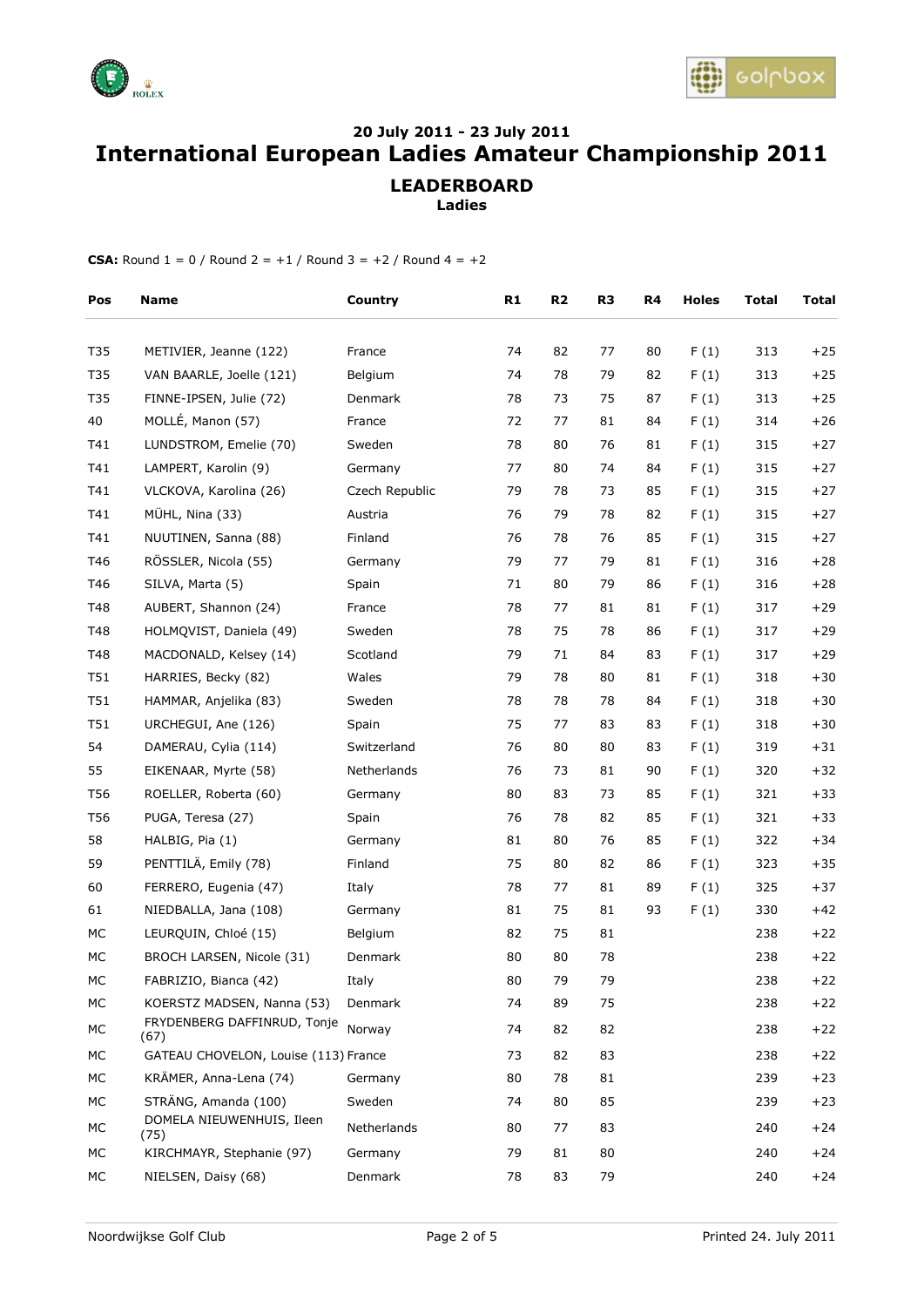



## **20 July 2011 - 23 July 2011 International European Ladies Amateur Championship 2011 LEADERBOARD Ladies**

| Pos  | Name                                | Country        | R1 | R <sub>2</sub> | R <sub>3</sub> | R4 | <b>Holes</b> | <b>Total</b> | Total |
|------|-------------------------------------|----------------|----|----------------|----------------|----|--------------|--------------|-------|
| МC   | VANMOL, Margaux (44)                | Belgium        | 78 | 80             | 82             |    |              | 240          | $+24$ |
| МC   | WHITTAKER, Leigh (40)               | Germany        | 77 | 83             | 80             |    |              | 240          | $+24$ |
| МC   | LINDNER, Ann-Kathrin (61)           | Germany        | 77 | 81             | 82             |    |              | 240          | $+24$ |
| МC   | OREHEK, Ursa (89)                   | Slovenia       | 85 | 76             | 80             |    |              | 241          | $+25$ |
| МC   | LARSSON, Therése (125)              | Sweden         | 84 | 80             | 77             |    |              | 241          | $+25$ |
| МC   | NEUMANN, Julia (80)                 | Germany        | 80 | 78             | 83             |    |              | 241          | $+25$ |
| МC   | WATTON, Rachael (43)                | Scotland       | 79 | 83             | 79             |    |              | 241          | $+25$ |
| МC   | STÜTZ, Marina (46)                  | Austria        | 79 | 83             | 79             |    |              | 241          | $+25$ |
| МC   | GABSA, Isabell (136)                | Germany        | 79 | 82             | 80             |    |              | 241          | $+25$ |
| МC   | GUSTAFSSON SPANG, Frida (56) Sweden |                | 79 | 82             | 80             |    |              | 241          | $+25$ |
| МC   | SEDDA, Laura (38)                   | Italy          | 79 | 81             | 81             |    |              | 241          | $+25$ |
| МC   | JOHANSSON, Linnea (92)              | Sweden         | 77 | 83             | 81             |    |              | 241          | $+25$ |
| МC   | HOLLEDER, Nina (85)                 | Germany        | 76 | 84             | 81             |    |              | 241          | $+25$ |
| МC   | PROVOT, Ariane (64)                 | France         | 76 | 84             | 81             |    |              | 241          | $+25$ |
| МC   | KRASOVA, Katerina (94)              | Czech Republic | 75 | 81             | 85             |    |              | 241          | $+25$ |
| МC   | STERNEBECK, Valerie (19)            | Germany        | 74 | 80             | 87             |    |              | 241          | $+25$ |
| МC   | SCHILPEROORD, Varin (140)           | Netherlands    | 73 | 88             | 80             |    |              | 241          | $+25$ |
| МC   | TURNER, Jane (35)                   | Scotland       | 85 | 72             | 85             |    |              | 242          | $+26$ |
| МC   | WILLIAMS, Lucy (45)                 | England        | 78 | 78             | 86             |    |              | 242          | $+26$ |
| МC   | YAÑEZ, Joana (115)                  | Spain          | 83 | 86             | 74             |    |              | 243          | $+27$ |
| МC   | BAKKER, Krista (90)                 | Netherlands    | 83 | 77             | 83             |    |              | 243          | $+27$ |
| МC   | NYLANDER, Saara (130)               | Finland        | 81 | 79             | 83             |    |              | 243          | $+27$ |
| МC   | CHRISTINE LIED, Julie (142)         | Norway         | 79 | 82             | 82             |    |              | 243          | $+27$ |
| МC   | VOSS, Marika (133)                  | Finland        | 78 | 84             | 81             |    |              | 243          | $+27$ |
| МC   | KASPEREK, Merle (105)               | Germany        | 74 | 84             | 85             |    |              | 243          | $+27$ |
| МC   | POGACAR, Katja (73)                 | Slovenia       | 80 | 80             | 84             |    |              | 244          | $+28$ |
| МC   | BRAIDA, Alessandra (87)             | Italy          | 78 | 82             | 84             |    |              | 244          | $+28$ |
| $MC$ | BOEHMER, Elise (111)                | Netherlands    | 83 | 80             | 82             |    |              | 245          | $+29$ |
| МC   | REID, Charlene (116)                | Ireland        | 84 | 79             | 83             |    |              | 246          | $+30$ |
| МC   | KARCHER, Natalie (110)              | Switzerland    | 81 | 80             | 85             |    |              | 246          | $+30$ |
| МC   | DEKKER, Bianca (138)                | Netherlands    | 80 | 87             | 79             |    |              | 246          | $+30$ |
| МC   | GADEA, Isabel (93)                  | Germany        | 79 | 85             | 82             |    |              | 246          | $+30$ |
| МC   | STEINFELDT, Larissa (123)           | Germany        | 79 | 79             | 88             |    |              | 246          | $+30$ |
| МC   | NILSSON, Emma (52)                  | Sweden         | 86 | 82             | 79             |    |              | 247          | $+31$ |
| МC   | KATZY, Lara (22)                    | Germany        | 84 | 78             | 85             |    |              | 247          | $+31$ |
| МC   | RAASTAD, Rachel (39)                | Norway         | 82 | 80             | 85             |    |              | 247          | $+31$ |